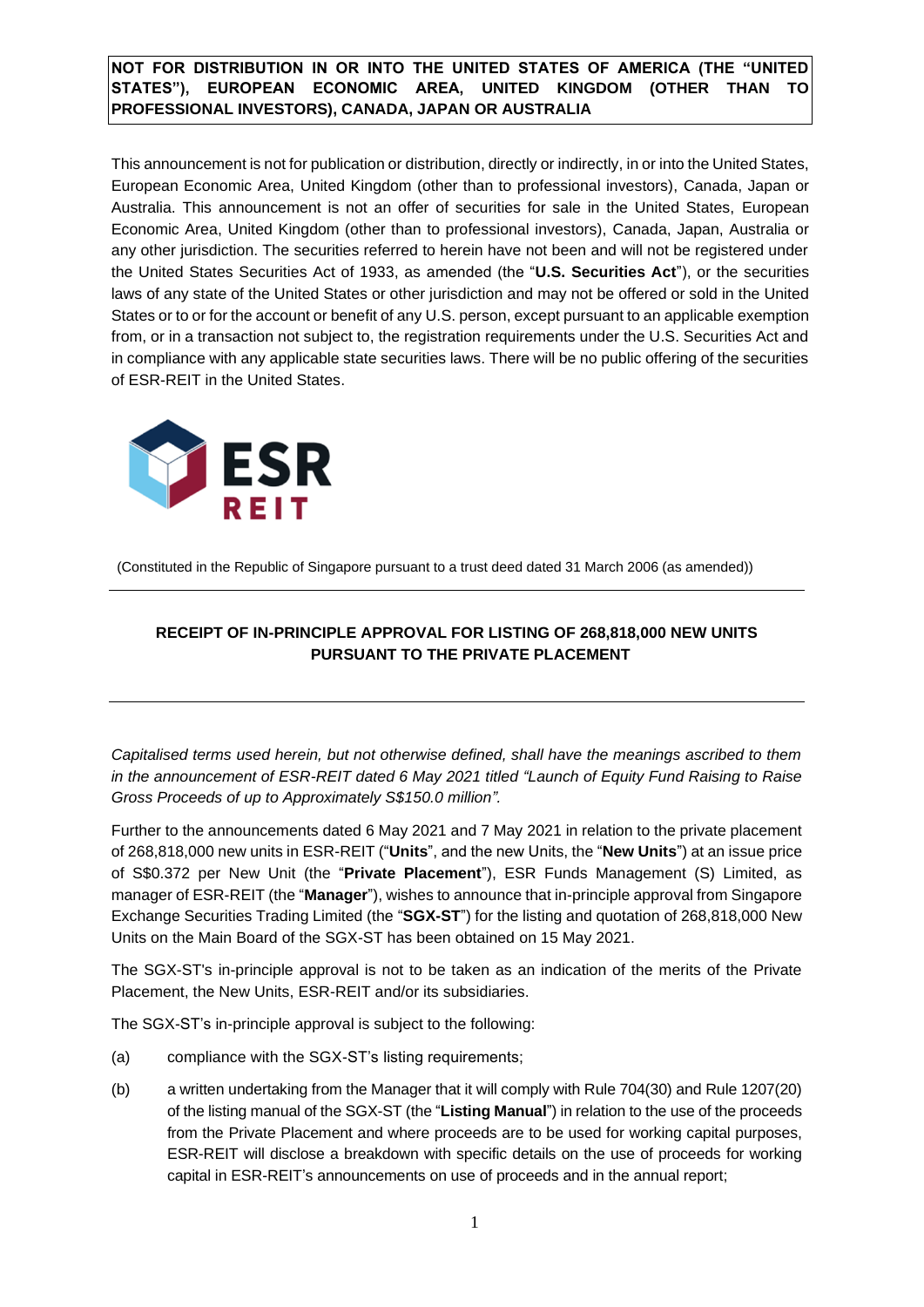- (c) a written undertaking from the Manager that it will comply with Rule 803 of the Listing Manual;
- (d) a written undertaking from Citigroup Global Markets Singapore Pte. Ltd. and DBS Bank Ltd., as the joint global co-ordinators and bookrunners for the Private Placement (the "**Joint Global Co-ordinators and Bookrunners**"), that they will ensure that ESR-REIT will comply with Rule 803 of the Listing Manual;
- (e) a written confirmation from the Manager that it will not issue the New Units to persons prohibited under Rule 812(1) of the Listing Manual; and
- (f) a written confirmation from the Joint Global Co-ordinators and Bookrunners that the New Units will not be placed out to persons prohibited under Rule 812(1) of the Listing Manual.

### **BY ORDER OF THE BOARD**

**ESR Funds Management (S) Limited** As Manager of ESR-REIT (Company Registration No. 200512804G, Capital Markets Services Licence No. 100132)

### **Adrian Chui**

Chief Executive Officer and Executive Director 17 May 2021

For further enquiries, please contact:

#### **ESR Funds Management (S) Limited**

Gloria Low Lyn Ong Corporate Communications Manager **Investor Relations Manager** Investor Relations Manager Tel: +65 6827 9332 Tel: +65 6827 9504 [Email:](mailto:gloria.low@esr-reit.com.sg) gloria.low@esr-reit.com.sg [Email:](mailto:lyn.ong@esr-reit.com.sg) lyn.ong@esr-reit.com.sg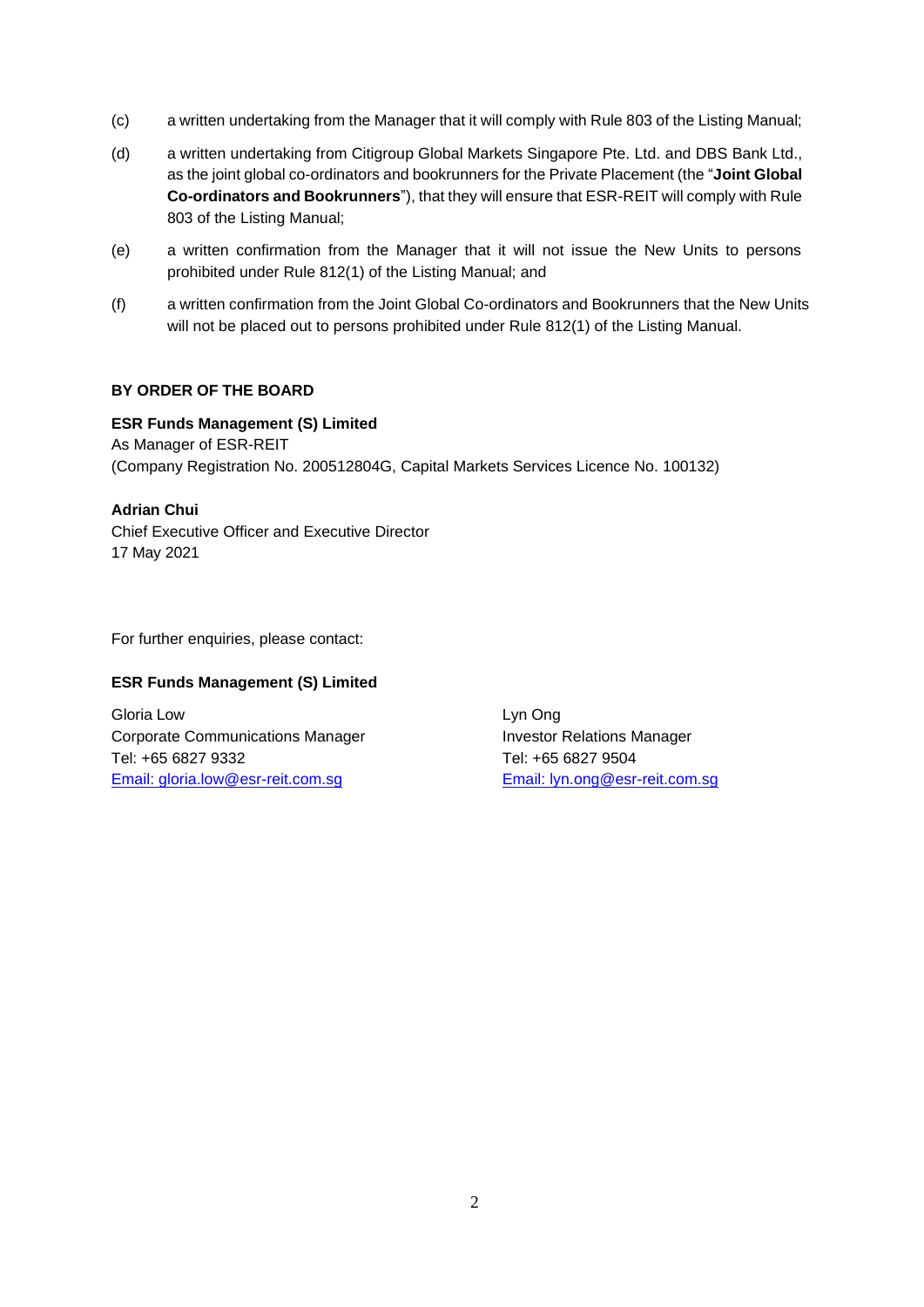### **About ESR-REIT**

ESR-REIT has been listed on Singapore Exchange Securities Trading Limited since 25 July 2006.

ESR-REIT invests in quality income-producing industrial properties and as at 31 December 2020 holds interest in a diversified portfolio of 57 properties located across Singapore, with a total gross floor area of approximately 15.1 million square feet and an aggregate property value of S\$3.1 billion<sup>1</sup>. The properties are in the following business sectors: Business Park, High-Specs Industrial, Logistics/Warehouse and General Industrial, and are located close to major transportation hubs and key industrial zones islandwide.

The Manager's objective is to provide Unitholders with a stable income stream through the successful implementation of the following strategies:

- Acquisition of value-enhancing properties;
- Proactive asset management;
- Divestment of non-core properties; and
- Prudent capital and risk management.

ESR Funds Management (S) Limited, the Manager of ESR-REIT, is owned by namely, ESR Cayman Limited ("**ESR**") (67.3%), Shanghai Summit Pte. Ltd. (25.0%), and Mitsui & Co., Ltd (7.7%).

For further information on ESR-REIT, please visit [www.esr-reit.com.sg.](http://www.esr-reit.com.sg/)

### **About the Sponsor, ESR**

ESR is the largest APAC focused logistics real estate platform by gross floor area ("**GFA**") and by value of the assets owned directly and by the funds and investment vehicles it manages. ESR and the funds and investment vehicles it manages are backed by some of the world's preeminent investors including APG, CPP Investments, JD.com, Oxford Properties, PGGM and SK Holdings. The ESR platform spans major economies across the APAC region, including the People's Republic of China, Japan, South Korea, Singapore, Australia and India. As of 31 December 2020, the fair value of the properties directly held by ESR and the assets under management with respect to the funds and investment vehicles managed by ESR recorded approximately US\$30 billion, and GFA of properties completed and under development as well as GFA to be built on land held for future development comprised over 20 million sqm in total. Listed on the Main Board of The Stock Exchange of Hong Kong Limited in November 2019, ESR is a constituent of the FTSE Global Equity Index Series (Large Cap), Hang Seng Composite Index and MSCI Hong Kong Index.

For more information on ESR, please visit [www.esr.com.](http://www.esr.com/)

<sup>1</sup> Includes 100% of the valuation of 7000 Ang Mo Kio Avenue 5 and 48 Pandan Road, in which ESR-REIT holds 80% interest in 7000 Ang Mo Kio Avenue 5 and 49% interest in 48 Pandan Road, but excludes the effects arising from the adoption of Financial Reporting Standard (FRS) 116 Leases which became effective on 1 January 2019.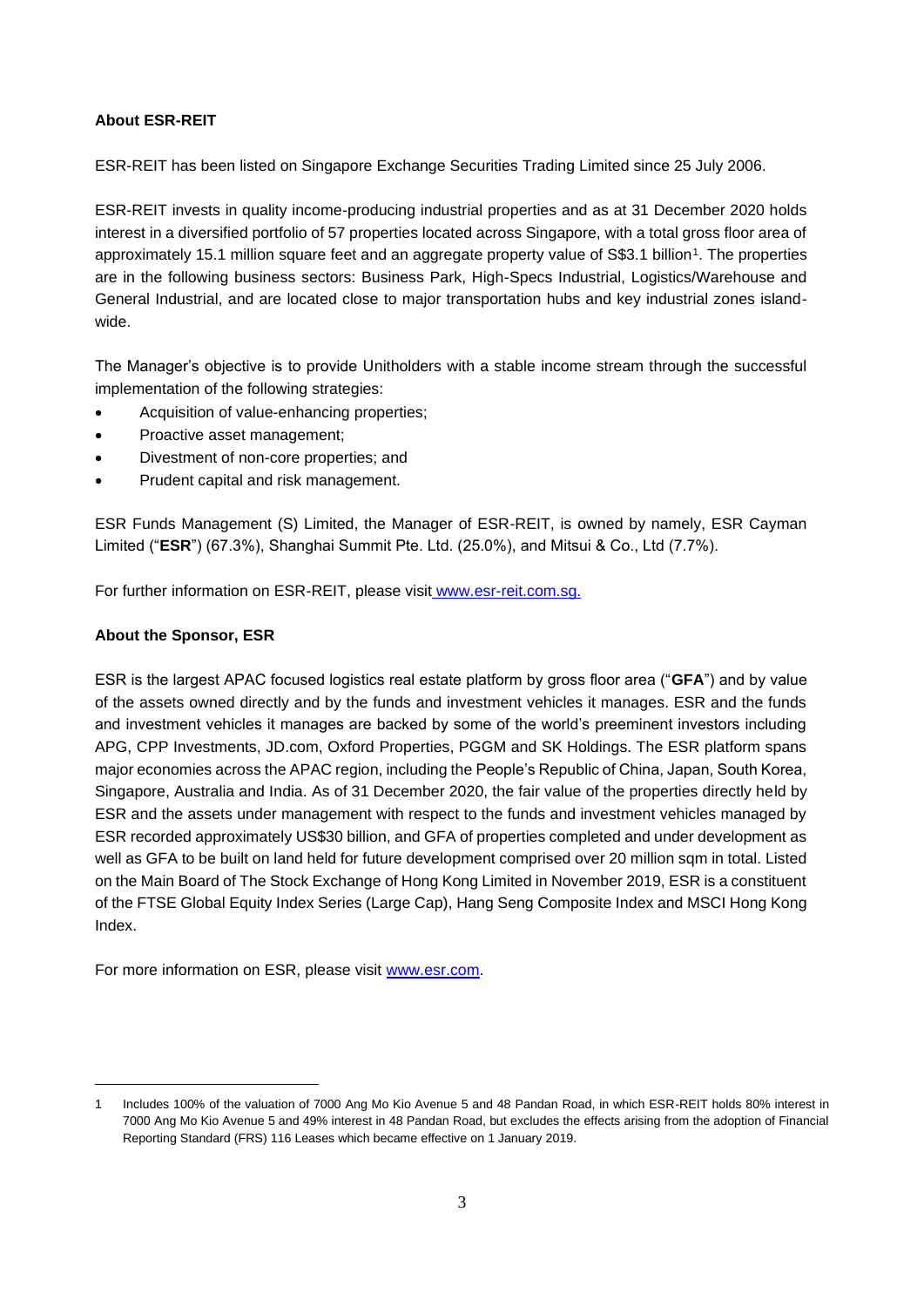### **Important Notice**

# **This announcement is not for publication or distribution, directly or indirectly, in or into the United States and is not an offer of securities for sale or an invitation or offer to acquire, purchase or subscribe for securities in the United States or any other jurisdictions.**

The value of Units and the income derived from them may fall as well as rise. Units are not investments or deposits in, or liabilities or obligations, of the Manager, RBC Investor Services Trust Singapore Limited (in its capacity as trustee of ESR-REIT) (the "**Trustee**"), or any of their respective related corporations and affiliates (individually and collectively "**Affiliates**"). An investment in Units is subject to equity investment risk, including the possible delays in repayment and loss of income or the principal amount invested. Neither ESR-REIT, the Manager, the Trustee, nor any of the Affiliates guarantees the repayment of any principal amount invested, the performance of ESR-REIT, any particular rate of return from investing in ESR-REIT, or any taxation consequences of an investment in ESR-REIT. Any indication of ESR-REIT's performance returns is historical and cannot be relied on as an indicator of future performance.

Investors have no right to request that the Manager redeem or purchase their Units while the Units are listed. It is intended that investors may only deal in their Units through trading on the SGX-ST. Listing of the Units on the SGX-ST does not guarantee a liquid market for the Units. This material may contain forward-looking statements that involve assumptions, risks and uncertainties. Actual future performance, outcomes and results may differ materially from those expressed in forward-looking statements as a result of a number of risks, uncertainties and assumptions. Representative examples of these factors include (without limitation) general industry and economic conditions, interest rate trends, cost of capital and capital availability, competition from similar developments, shifts in expected levels of occupancy or property rental income, changes in operating expenses, governmental and public policy changes and the continued availability of financing in amounts and on terms necessary to support ESR-REIT's future business. You are cautioned not to place undue reliance on these forward-looking statements, which are based on the Manager's current view of future events.

This material is for informational purposes only and does not have regard to your specific investment objectives, financial situation or your particular needs. Any information contained in this material is not to be construed as investment or financial advice and does not constitute an offer or an invitation to invest in ESR-REIT or any investment or product of or to subscribe to any services offered by the Manager, the Trustee or any of the Affiliates.

This announcement is not for release, publication or distribution, directly or indirectly, in or into the United States, European Economic Area, United Kingdom (other than to professional investors), Canada, Japan or Australia, and should not be distributed, forwarded to or transmitted in or into any jurisdiction where to do so might constitute a violation of applicable securities laws or regulations.

ESR-REIT is an unregulated collective investment scheme for the purposes of the FSMA, which has not been authorised or recognised by the United Kingdom Financial Conduct Authority (the "**FCA**"). The promotion of the Units and the distribution of this announcement in the United Kingdom is accordingly restricted by law.

Where the person distributing this announcement is:

- (i) a person authorised under FSMA to carry on business in the United Kingdom, this announcement is being communicated only to:
	- (a) persons outside the United Kingdom;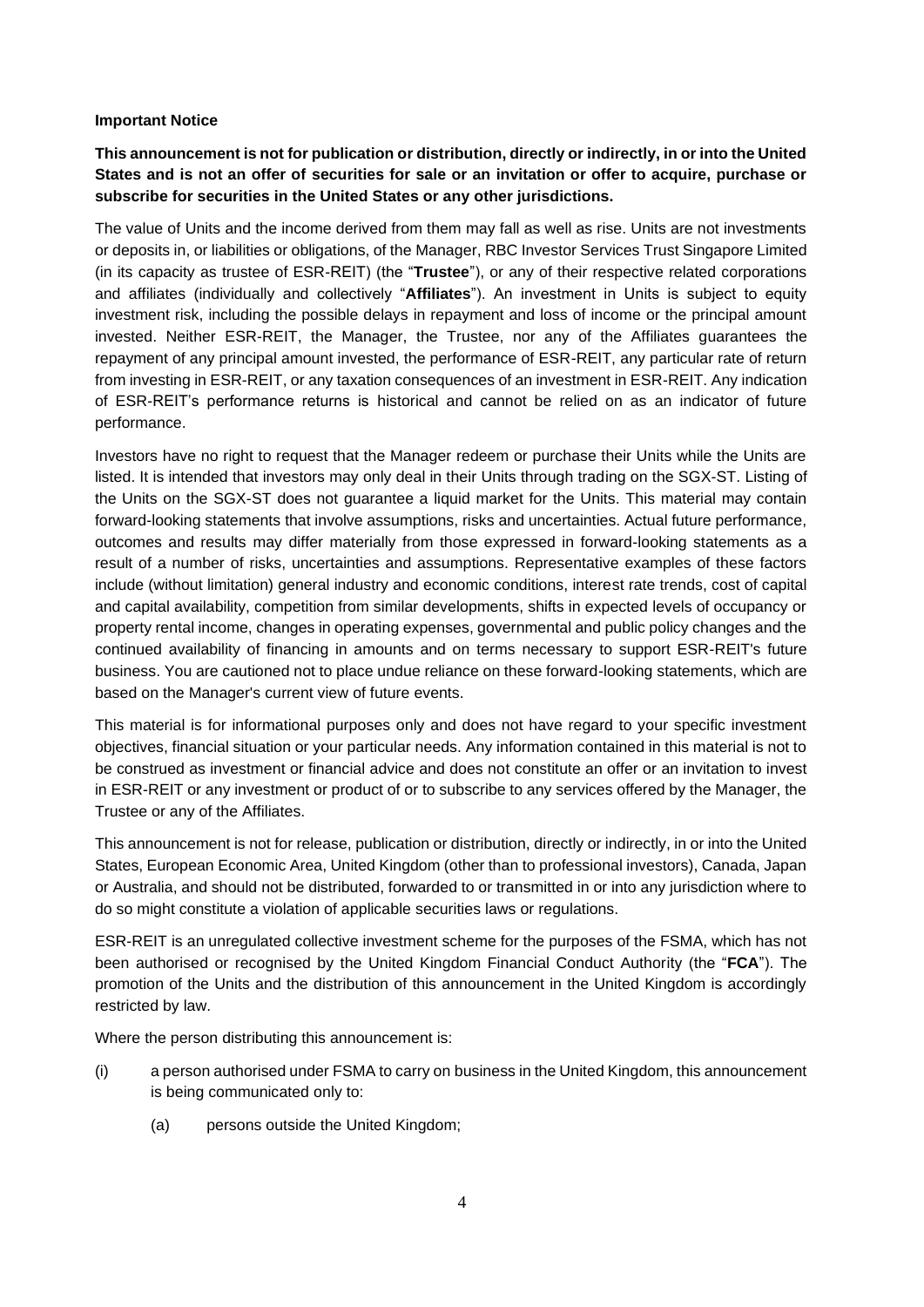- (b) firms that are authorised under FSMA and certain other persons who are investment professionals falling within Article 14 of the Financial Services and Markets Act 2000 (Promotion of Collective Investment Schemes) (Exemptions) Order 2001 (as amended) (the "**CIS Promotion Order**");
- (c) high net worth companies, unincorporated associations and other bodies within the categories described in Article 22 of the CIS Promotion Order;
- (d) the directors, officers and employees ("**A**") of any person falling within (i)(b)-(c) above ("**B**"), where this announcement is communicated to A in that capacity and where the responsibilities of A, when acting in that capacity, involve A in B's participation in unregulated schemes; or
- (e) persons to whom it may otherwise lawfully be communicated; and
- (ii) a person not authorised under FSMA, this announcement is being communicated only to:
	- (a) persons outside the United Kingdom;
	- (b) firms that are authorised under FSMA or certain other persons who are "investment professionals" falling within Article 19 of the Financial Services and Markets Act 2000 (Financial Promotion) Order 2005 (as amended) (the "**FPO**") and the directors, officers and employees ("**A**") of any such firms and persons ("**B**"), where this announcement is communicated to A in that capacity and where A's responsibilities, when acting in that capacity, involve A in the carrying on by B of controlled activities (as defined in the FPO);
	- (c) high net worth companies, unincorporated associations and other bodies falling within the categories described in Article 49 of the FPO and the directors, officers and employees ("**A**") of any such high net worth companies, unincorporated associations and other bodies ("**B**"), where this announcement is communicated to A in that capacity and where A's responsibilities, when acting in that capacity, involve A in B's engaging in investment activity;
	- (d) certified sophisticated investors falling within Article 50 of the FPO; or
	- (e) persons to whom it may otherwise lawfully be communicated,

(the persons described in (i) or (ii) as relevant, together "**Relevant Persons**").

This announcement should not be communicated, distributed, published or reproduced (in whole or in part) or disclosed by recipients to any other persons in the United Kingdom. Any person in the United Kingdom that is not a Relevant Person should not act or rely on this announcement. The provision of this announcement to, or reliance on it, by any person who is not a Relevant Person is unauthorised and may contravene FSMA, and any such person should return it immediately. Any Relevant Person seeking to rely on this announcement is warned that buying Units may expose the Relevant Person to a significant risk of losing all the property the Relevant Person invested. If a Relevant Person is in doubt about the Units the Relevant Person should consult a person authorised under FSMA who specialises in advising on such investments. The Manager is not authorised to carry on investment business in the UK and prospective investors are advised that all, or most, of the protections afforded by the UK regulatory system will not apply to any investment in the ESR-REIT and that compensation will not be available under the UK Financial Services Compensation Scheme.

The Units are not intended to be offered, sold or otherwise made available to and should not be offered, sold or otherwise made available to any retail investor in the United Kingdom. For these purposes, a retail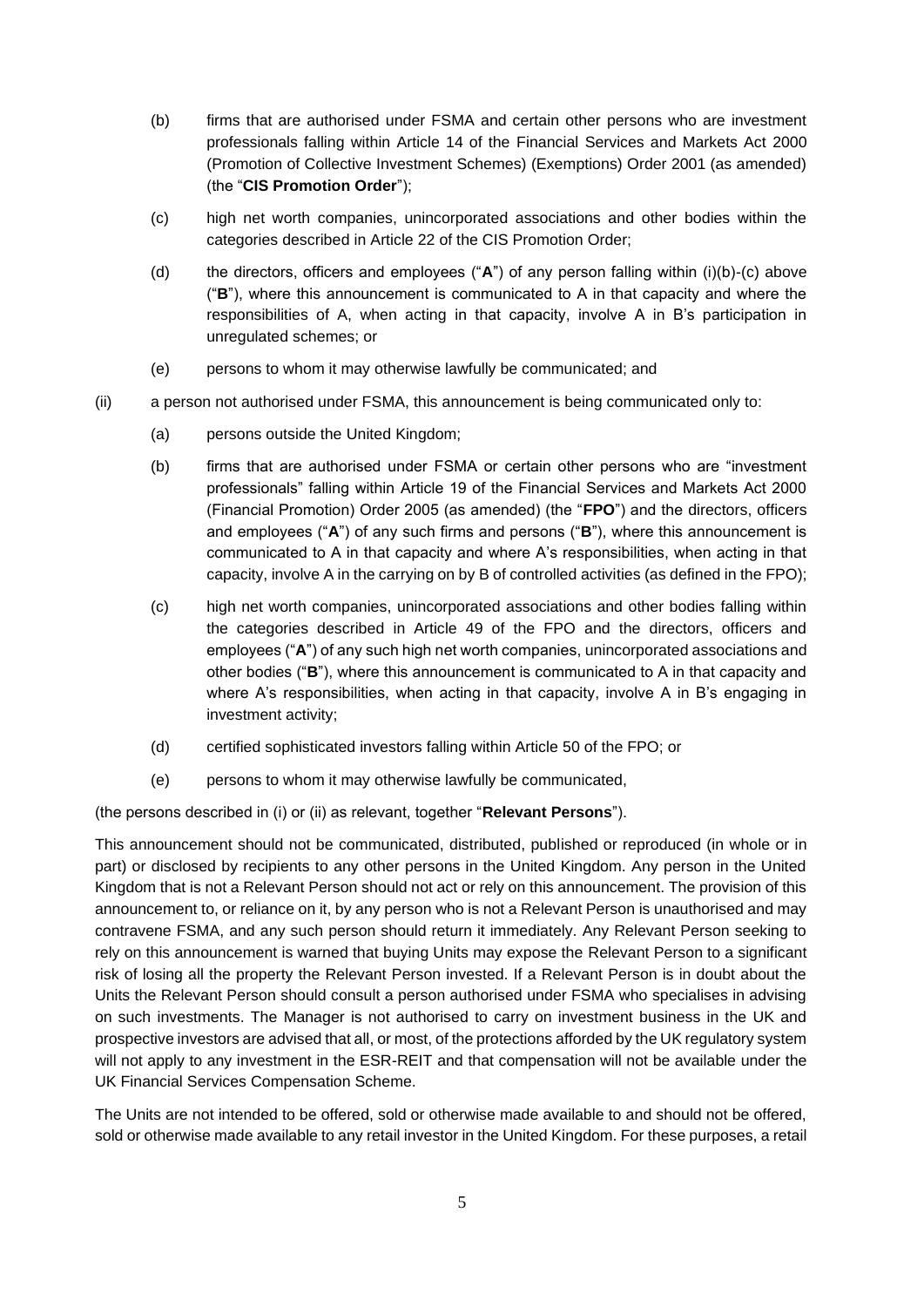investor means a person who is one (or more) of: (a) a retail client (as defined in point (7) of Article 2(1) of the UK Markets in Financial Instruments Regulation (defined below)) who is not a professional client; or (b) a customer, where that customer would not qualify as a professional client. For these purposes the term "customer" means a customer within the meaning of the provisions of FSMA and any rules or regulations made under FSMA which were relied on immediately before 23:00 (GMT) on 31 December 2020 to implement Directive (EU) 2016/97 of the European Parliament and of the Council of 20 January 2016 on insurance distribution. Consequently, no key information document required by the UK PRIIPS Regulation (defined below) for offering or selling the Units or otherwise making them available to retail investors in the United Kingdom has been prepared and therefore offering or selling Units or otherwise making them available to any retail investor in the United Kingdom may be unlawful under the UK PRIIPS Regulation.

This announcement does not constitute an offer document or an offer of transferable securities in the United Kingdom to which section 85 of FSMA or article 3(1) of the UK Prospectus Regulation (defined below) applies and should not be considered as a recommendation that any person should subscribe for or purchase any Units. The Units will not be offered or sold to any person in the United Kingdom except in circumstances which have not resulted and will not result in an offer to the public in contravention of section 85(1) of FSMA or article 3(1) of the UK Prospectus Regulation.

For these purposes: (a) the phrase "an offer to the public" in relation to any offer of Units in the United Kingdom means the communication to persons in any form and by any means, presenting sufficient information on the terms of any offer and any Units to be offered, so as to enable an investor to decide to purchase any Units; (b) the phrase "UK Prospectus Regulation" means Regulation (EU) 2017/1129 of the European Parliament and of the Council of 14 June 2017 on the prospectus to be published when securities are offered to the public or admitted to trading on a regulated market, and repealing Directive 2003/71/EC; (c) the phrase "UK Markets in Financial Instruments Regulation" means Regulation (EU) No. 600/2014 of the European Parliament and of the Council of 15 May 2014 on markets in financial instruments and amending Regulation (EU) No 648/2012; and (d) the phrase "UK PRIIPS Regulation" means Regulation (EU) No 1286/2014 of the European Parliament and of the Council of 26 November 2014 on key information documents for packaged retail and insurance-based investment products, provided that references to the "UK Prospectus Regulation", the "UK Markets in Financial Instruments Regulation" and the "UK PRIIPS Regulation" shall be construed as a reference to that legislation as it forms part of domestic law pursuant to section 3 of the European Union (Withdrawal) Act 2018 (as amended), and shall also be construed in accordance with any regulations made under that Act in relation to that legislation, in each case from the time when that legislation so forms part of domestic law, where the phrase "domestic law" has the meaning given in that Act.

For the purposes of marketing (as defined in the UK Alternative Investment Fund Managers Regulations 2013 (as amended) (the "**UK AIFM Regulations**") the Units to investors domiciled in or with a registered office in the UK, the Manager (as an AIFM for the purposes of the UK AIFM Regulations) intends to rely on the UK's national private placement regime pursuant to Article 59 of the UK AIFM Regulations.

Any Relevant Persons who wish to invest in the Units must qualify as a "professional investor" under the UK AIFM Regulations. Units are not offered to investors in the UK who are not professional investors. Neither ESR-REIT nor the Manager is subject to supervision by the competent authorities of the UK.

The securities referred to herein have not been and will not be registered under the U.S. Securities Act, or the securities laws of any state of the United States or other jurisdiction and may not be offered or sold within the United States or to or for the account or benefit of any U.S. person except pursuant to an exemption from, or transactions not subject to, the registration requirements of the Securities Act and in